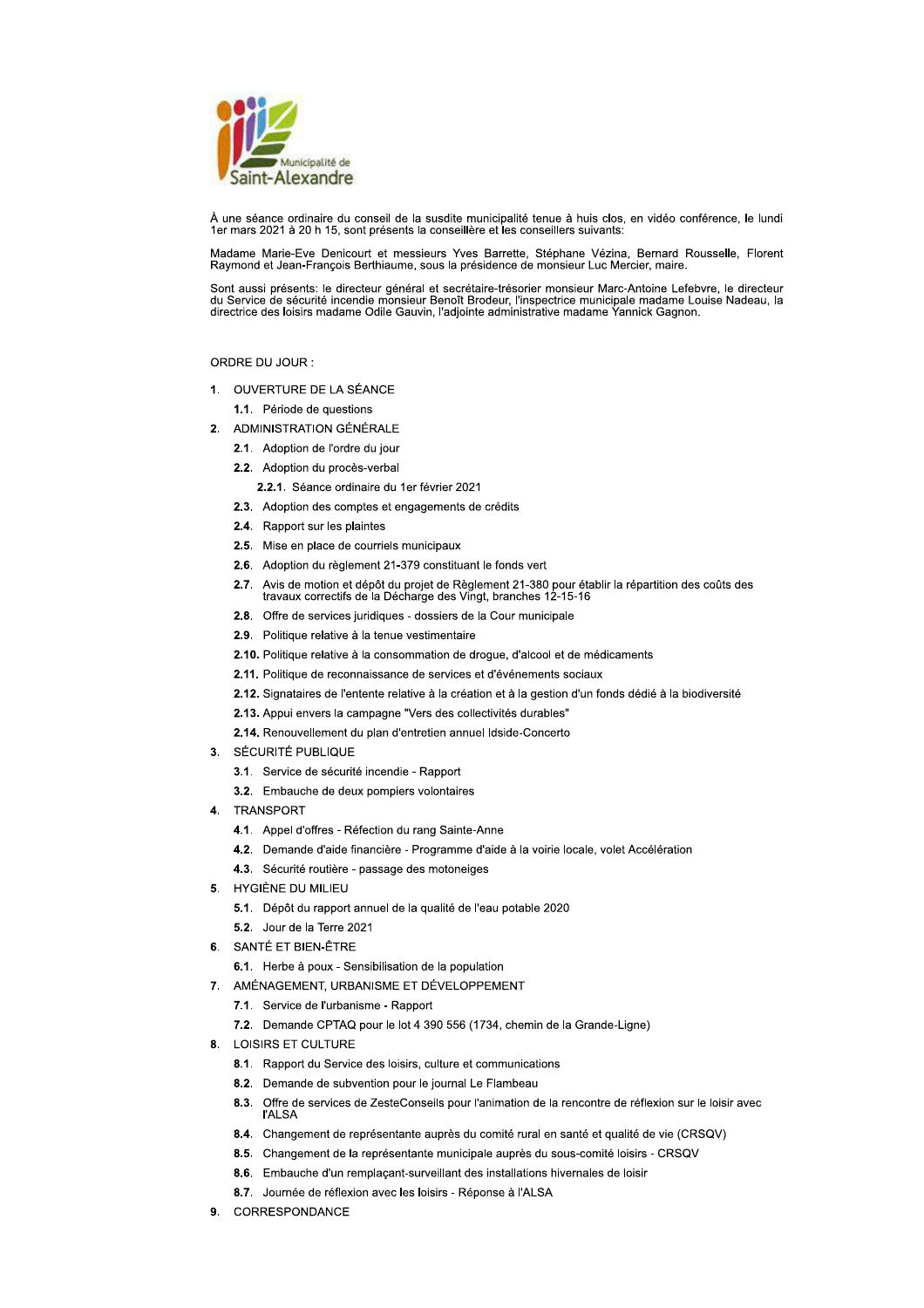## 10 AFFAIRES DIVERSES

## 11. CLÔTURE DE LA SÉANCE

#### $\mathbf{1}$ **OUVERTURE DE LA SÉANCE**

Les membres présents à l'ouverture de la séance formant quorum, l'assemblée est déclarée régulièrement constituée par le maire, monsieur Luc Mercier à 20 h 15.

## Période de questions

Conformément aux dispositions de la loi, le maire invite les personnes présentes à poser des duestions aux membres du conseil municipal. De plus, le public a été invité à présenter ses questions<br>au conseil municipal, par écrit en transmettant leur demande par le moyen de leur choix<br>(poste, télécopieur, courriel ou

Aucune question posée à monsieur le maire.

#### $\overline{2}$ **ADMINISTRATION GÉNÉRALE**

### 21-03-56 Adoption de l'ordre du jour

Il est proposé par le conseiller Florent Raymond, appuyé par la conseillère Marie-Eve Denicourt et résolu d'adopter l'ordre du jour tout en ajoutant le point 8.7 Journée de réflexion avec les loisirs -<br>Réponse à l'ALSA et en gardant le point affaires diverses ouvert.

Adoptée à l'unanimité

# Adoption du procès-verbal

#### 21-03-57 Séance ordinaire du 1er février 2021

CONSIDÉRANT QUE le procès-verbal a été transmis aux membres du conseil dans les délais prescrits pour qu'ils en fassent lecture;

**CONSIDÉRANT QUE** les membres du conseil ont individuellement pris connaissance du procèsverbal de la séance ordinaire du 1 février 2021;

CONSIDÉRANT QUE ceux-ci renoncent à la lecture du procès-verbal;

EN CONSÉQUENCE, il est proposé par le conseiller Yves Barrette, appuyé par le conseiller Bernard<br>Rousselle et résolu d'adopter le procès-verbal de la séance ordinaire du 1 février 2021 tel que rédigé.

Adoptée à l'unanimité

### 21-03-58 Adoption des comptes et engagements de crédits

ATTENDU QUE le conseil municipal a pris connaissance de la liste des chèques émis, des virements bancaires effectués par la Municipalité ainsi que la liste des comptes à payer pour le mois de mars 2021 et s'en déclare satisfait:

ATTENDU QU'il y a lieu de les accepter et d'autoriser le paiement de ces derniers;

## EN CONSÉQUENCE, il est proposé par le conseiller Stéphane Vézina, appuyé par le conseiller Yves Barrette;

et résolu d'accepter la liste des comptes à payer ainsi que la liste des chèques émis et paiements bancaires pour un total de 243 203,30 \$ et autorisation est donnée au directeur général et secrétairetrésorier de payer lesdits comptes.

| Prélèvements automatiques | 3969 à 3992                    | pour         | 97 002.47 \$                 |
|---------------------------|--------------------------------|--------------|------------------------------|
| Chèques fournisseurs      | 81778 à 81835<br>81836 à 81845 | pour<br>pour | 107 922,95 \$<br>7 970,10 \$ |
| Rémunération              | 501582 à 501615                | pour         | 30 307.78 \$                 |

Adoptée à l'unanimité

## **Rapport sur les plaintes**

Aucune plainte recue

## 21-03-59 Mise en place de courriels municipaux

Il est proposé par le conseiller Stéphane Vézina, appuyé par le conseiller Jean-François<br>Berthiaume et résolu de créer des adresses courriels municipales pour les membres du conseil de Saint-Alexandre et d'assumer les frais annuels de 55,81\$ par adresse électronique.

Adoptée à l'unanimité

## 21-03-60 Adoption du règlement 21-379 constituant le fonds vert

ATTENDU QUE conformément aux dispositions de l'article 148 du Code municipal du Québec, une copie du projet de règlement 21-379 constituant le fonds vert était disponible au plus tard 72 heures avant l'heure fixée pour le conseil municipal;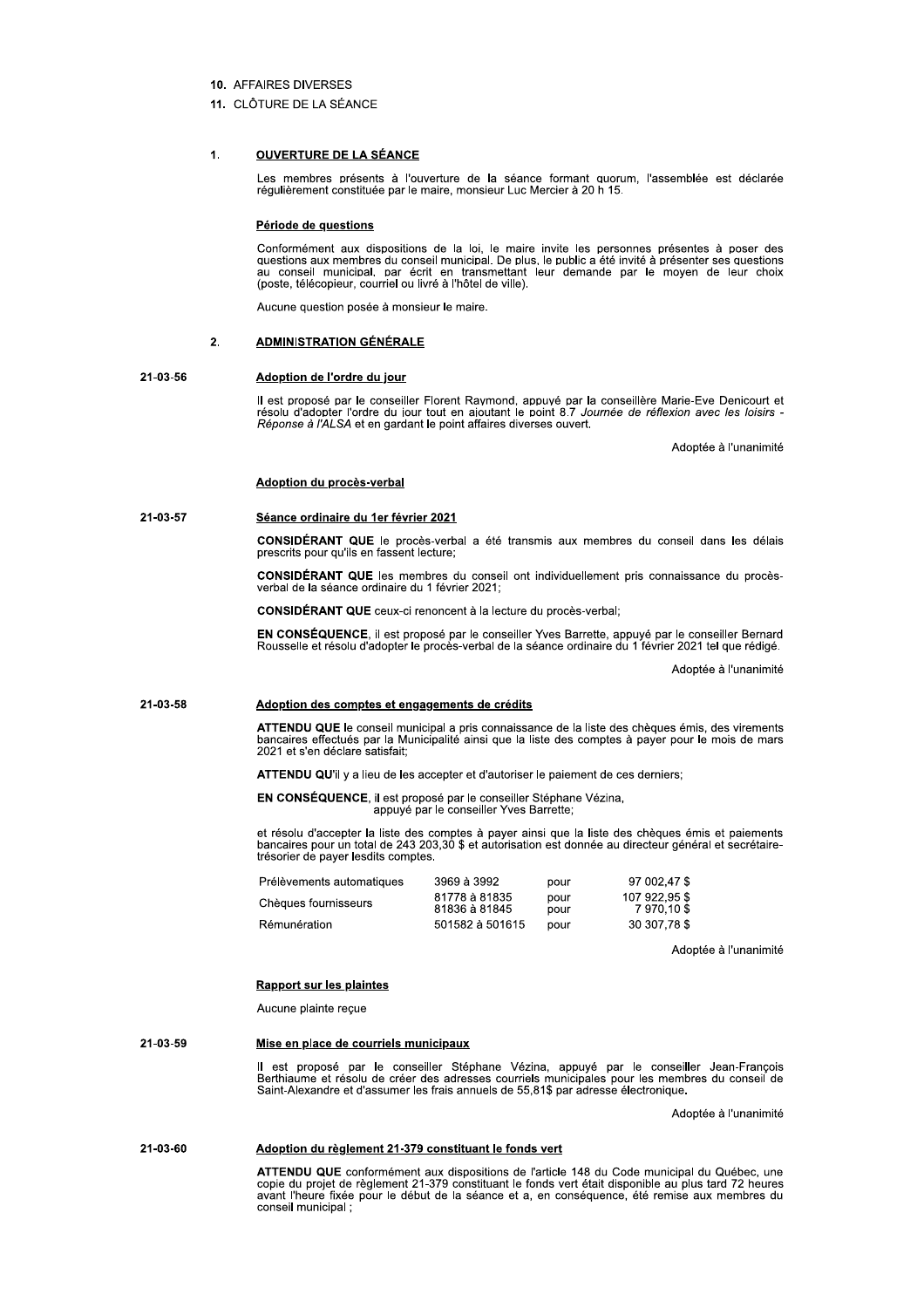|              | <b>ATTENDU QUE</b> dès le début de la présente séance, des copies du présent règlement étaient<br>disponibles pour le<br>public ;                                                                                                                                                                                                          |
|--------------|--------------------------------------------------------------------------------------------------------------------------------------------------------------------------------------------------------------------------------------------------------------------------------------------------------------------------------------------|
|              | <b>ATTENDU QU'avant l'adoption du règlement, le directeur général et secrétaire-trésorier a mentionné</b><br>l'objet de celui-ci et qu'aucune modification n'a été apportée entre le projet déposé et le règlement<br>soumis pour adoption;                                                                                                |
|              | <b>EN CONSEQUENCE</b> , il est proposé par la conseillère Marie-Eve Denicourt, appuyée par le conseiller<br>Stéphane Vézina et résolu que le règlement 21-379 constituant le fonds vert soit adopté.                                                                                                                                       |
|              | Adoptée à l'unanimité                                                                                                                                                                                                                                                                                                                      |
| Avis & dépôt | Avis de motion et dépôt du projet de Règlement 21-380 pour établir la répartition des coûts des                                                                                                                                                                                                                                            |
|              | travaux correctifs de la Décharge des Vingt, branches 12-15-16<br>Avis de motion est par la présente donné par le conseiller Florent Raymond qu'un règlement sera                                                                                                                                                                          |
|              | soumis à ce conseil à sa prochaine séance ou à une séance subséquente afin d'établir la répartition<br>des coûts des travaux correctifs de la Décharge des Vingt, branches 12-15-16.                                                                                                                                                       |
|              | Conformément aux dispositions de l'article 445 du Code municipal du Québec, le conseiller Florent<br>Raymond dépose une copie du projet de règlement 21-380 pour établir la répartition des coûts des<br>travaux correctifs de la Décharge des Vingt, branches 12-15-16.                                                                   |
| 21-03-61     | Offre de services juridiques - dossiers de la Cour municipale                                                                                                                                                                                                                                                                              |
|              | Il est proposé par le conseiller Bernard Rousselle, appuyé par le conseiller Jean-François Berthiaume<br>et résolu de mandater Me Marie-Pierre Bérubé comme procureure de la municipalité de Saint-<br>Alexandre auprès de la Cour municipale de Saint-Jean-sur-Richelieu pour l'année 2021.                                               |
|              | Adoptée à l'unanimité                                                                                                                                                                                                                                                                                                                      |
| 21-03-62     | Politique relative à la tenue vestimentaire                                                                                                                                                                                                                                                                                                |
|              | Il est proposé par la conseillère Marie-Eve Denicourt, appuyée par le conseiller Yves Barrette et<br>résolu d'adopter la Politique relative à la tenue vestimentaire et de nommer le directeur général et<br>secrétaire-trésorier comme étant le responsable de l'application de cette politique.                                          |
|              | Adoptée à l'unanimité                                                                                                                                                                                                                                                                                                                      |
| 21-03-63     | Politique relative à la consommation de drogue, d'alcool et de médicaments                                                                                                                                                                                                                                                                 |
|              | Il est proposé par le conseiller Stéphane Vézina, appuyé par la conseillère Marie-Eve<br>Denicourt et résolu d'adopter la Politique relative à la consommation de drogue, d'alcool et de<br><i>médicament</i> et de nommer le directeur général et secrétaire-trésorier comme étant le responsable de<br>l'application de cette politique. |
|              | Adoptée à l'unanimité                                                                                                                                                                                                                                                                                                                      |
| 21-03-64     | Politique de reconnaissance de services et d'événements sociaux                                                                                                                                                                                                                                                                            |
|              | Il est proposé par la conseillère Marie-Eve Denicourt, appuyée par le conseiller Florent<br>Raymond et résolu d'adopter la Politique de reconnaissance de services et d'événements sociaux et<br>de nommer le directeur général et secrétaire-trésorier comme étant le responsable de l'application de<br>cette politique.                 |
|              | Adoptée à l'unanimité                                                                                                                                                                                                                                                                                                                      |
| 21-03-65     | Signataires de l'entente relative à la création et à la gestion d'un fonds dédié à la biodiversité                                                                                                                                                                                                                                         |
|              | <b>CONSIDERANT QUE</b> la Municipalité de Saint-Alexandre a adopté la résolution 20-09-212 afin de<br>contribuer au Fonds des municipalités pour la biodiversité de la Société pour la nature et des<br>parcs du Québec et de la Fondation de la faune du Québec :                                                                         |
|              | <b>CONSIDERANT QUE</b> la Municipalité de Saint-Alexandre a reçu le projet d'entente et que les<br>membres du conseil municipal en ont pris connaissance,                                                                                                                                                                                  |
|              | EN CONSEQUENCE, il est proposé par le conseiller Stéphane Vézina, appuyé par le conseiller Jean-<br>François Berthiaume et résolu :                                                                                                                                                                                                        |
|              | QUE la Municipalité de Saint-Alexandre réitère son engagement envers le Fonds des municipalités<br>pour la biodiversité ;                                                                                                                                                                                                                  |
|              | QUE la Municipalité de Saint-Alexandre approuve le projet d'entente relative à la création et à la<br>gestion d'un fonds dédié ;                                                                                                                                                                                                           |
|              | QUE monsieur Luc Mercier, maire de Saint-Alexandre, et monsieur Marc-Antoine Lefebvre, directeur<br>général et secrétaire-trésorier de Saint-Alexandre, soient autorisés à signer ladite entente au nom de<br>la Municipalité de Saint-Alexandre;                                                                                          |
|              | QUE la Municipalité de Saint-Alexandre effectue une contribution annuelle de 1 033\$ pour les années<br>2020-2021, 2021-2022 et 2022-2023.                                                                                                                                                                                                 |
|              | Adoptée à l'unanimité                                                                                                                                                                                                                                                                                                                      |
| 21-03-66     | Appui envers la campagne "Vers des collectivités durables"                                                                                                                                                                                                                                                                                 |
|              | <b>ATTENDU QUE</b> les populations sous-bancarisées et non bancarisées ont un urgent besoin d'avoir<br>accès à des services bancaires, car des milliers de villages et de municipalités rurales n'ont aucune<br>succursale bancaire et plus de 900 municipalités ont exprimé leur appui pour la mise en place d'une<br>banque postale;     |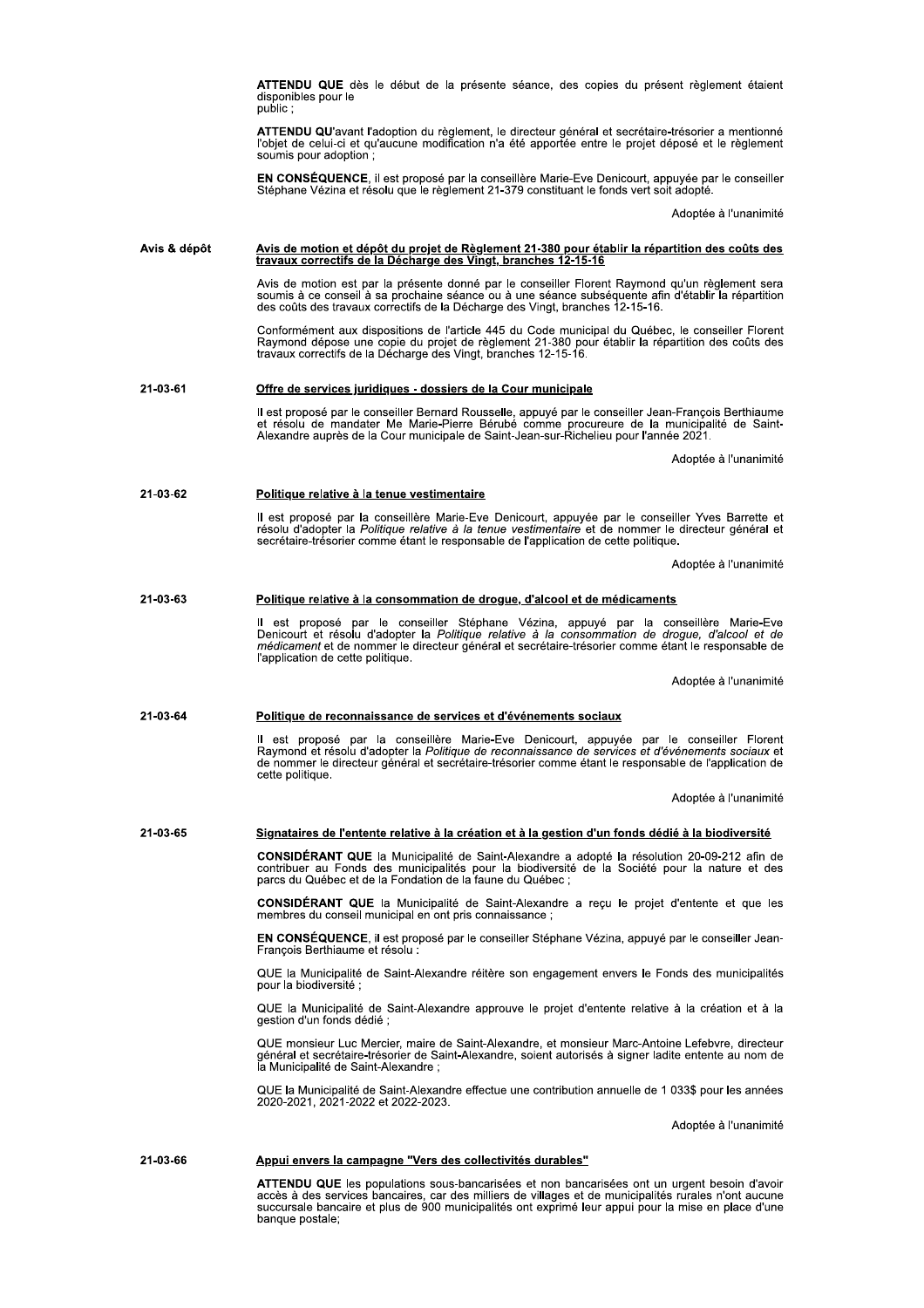ATTENDU QU' au Canada, des milliers de personnes n'ont pas accès à Internet haute vitesse, et que le gouvernement fédéral promet depuis longtemps d'intervenir afin de leur donner accès à un service à large bande;

ATTENDU QUE des mesures doivent être prises sans délai pour mettre en place un solide réseau de bornes de recharge pour véhicules électriques:

ATTENDU QUE pour atteindre les cibles de 2050 en matière de neutralité carbone. Postes Canada doit fortement accélérer l'électrification de son parc de véhicules;

ATTENDU QUE les bureaux de poste, dont le réseau couvre l'ensemble du pays, sont en mesure de fournir une vaste gamme de services à la manière de carrefours communautaires;

ATTENDU QUE les facteurs et factrices de Postes Canada, tant en milieu urbain qu'en milieu rural, sont en mesure de fournir un service de vigilance auprès des personnes vulnérables afin qu'elles puissent demeurer chez elles le plus longtemps possible;

ATTENDU QUE Postes Canada est tenue de faire sa part pour mettre en place une relance aprèspandémie qui soit juste;

ATTENDU QUE le rapport intitulé La voie à suivre pour Postes Canada, déposé dans le cadre de<br>l'examen du service postal public, mené en 2016 par le gouvernement fédéral, recommande que Postes Canada diversifie ses services et qu'elle les adapte aux besoins de la population qui sont en constante évolution

ATTENDU QUE le Syndicat des travailleurs et travailleuses des postes (STTP), grâce à sa campagne<br>Vers des collectivités durables, propose une vision du service postal à l'ère numérique et postcarbone qui apporte des solutions à ces besoins et bien davantage;

EN CONSÉQUENCE, il est proposé par le conseiller Stéphane Vézina, appuyé par la conseillère<br>Marie-Eve Denicourt et résolu que la municipalité de Saint-Alexandre appuie la campagne Vers des<br>collectivités durables et écrive la présente résolution.

Adoptée à l'unanimité

#### 21-03-67 Renouvellement du plan d'entretien annuel Idside-Concerto

Il est proposé par le conseiller Bernard Rousselle, appuyé par le conseiller Florent Raymond et résolu de renouveler le plan d'entretien annuel pour la période du 1er avril 2021 au 31 mars 2022 avec<br>Société Plan de Vol inc incluses.

Adoptée à l'unanimité

#### $\overline{3}$ . **SÉCURITÉ PUBLIQUE**

### 21-03-68 Service de sécurité incendie - Rapport

Il est proposé par le conseiller Jean-François Berthiaume, appuyé par le conseiller Stéphane<br>Vézina et résolu de déposer le rapport du mois de février 2021 présenté par Monsieur Benoît<br>Brodeur, directeur SSI, devant le con

- 2 appels premiers répondants<br>2 appels incendies
- 

## 21-03-69 Embauche de deux pompiers volontaires

Il est proposé par le conseiller Stéphane Vézina, appuyé par le conseiller Yves Barrette et résolu<br>d'accepter l'embauche de deux nouveaux pompiers à la caserne de Saint-Alexandre, soit monsieur Olivier Tremblay et monsieur Stéphane Venne.

Adoptée à l'unanimité

#### $\overline{\mathbf{A}}$ **TRANSPORT**

21-03-70

# Appel d'offres - Réfection du rang Sainte-Anne

Il est proposé par le conseiller Bernard Rousselle, appuyé par le conseiller Jean-François<br>Berthiaume et résolu :

QUE le directeur général et secrétaire-trésorier, monsieur Marc-Antoine Lefebvre, procède au lancement de l'appel d'offres public par le système électronique d'appel d'offres (SEAO) et dans le journal Constructo pour les t İ'ingénieur Joël Gauthier, ingénieur chez FNX Innov, en date du mois de février 2021 ;

DE nommer monsieur Marc-Antoine Lefebvre, directeur général et secrétaire-trésorier, personne responsable de l'octroi du contrat selon le règlement de gestion contractuelle de la municipalité.

Adoptée à l'unanimité

#### 21-03-71 Demande d'aide financière - Programme d'aide à la voirie locale, volet Accélération

ATTENDU QUE la Municipalité de Saint-Alexandre a pris connaissance des modalités d'application<br>du volet Accélération du Programme d'aide à la voirie locale (PAVL) ;

ATTENDU QUE les interventions visées dans la demande d'aide financière concernant des routes locales de niveau 1 et/ou 2;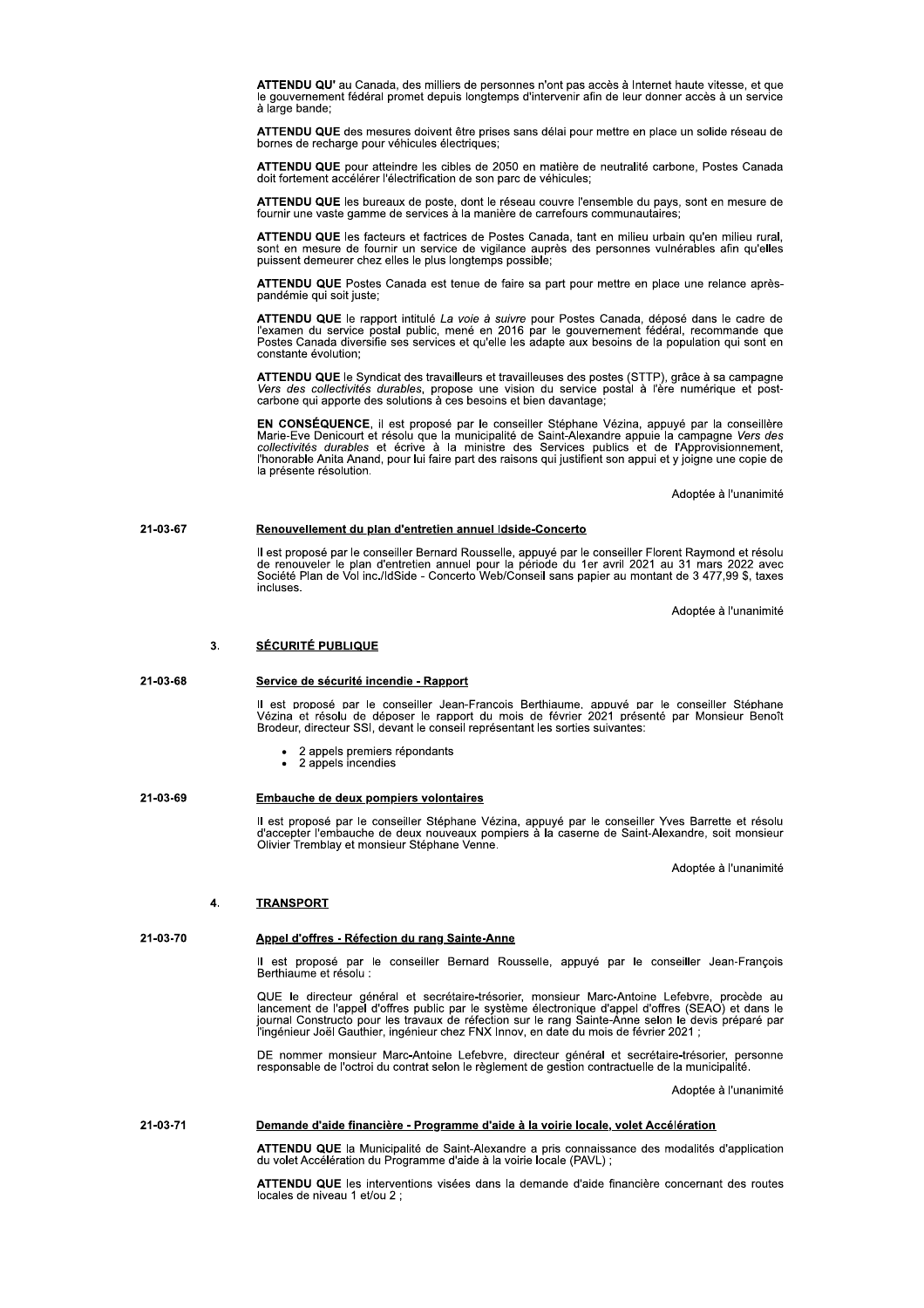ATTENDU QUE seuls les travaux réalisés après la date figurant sur la lettre d'annonce sont admissibles à une aide financière ;

ATTENDU QUE la Municipalité de Saint-Alexandre s'engage à obtenir le financement nécessaire à la<br>réalisation de l'ensemble du proiet, incluant la part du Ministère :

ATTENDU QUE la Municipalité de Saint-Alexandre choisit d'établir la source du calcul de l'aide financière selon le bordereau de soumission de l'entrepreneur retenu :

ATTENDU QUE le chargé de projet de la municipalité, M. Marc-Antoine Lefebvre, agit à titre de représentant de cette dernière auprès du Ministère dans le cadre de ce dossier ;

EN CONSÉQUENCE, il est proposé par le conseiller Stéphane Vézina, appuyé par le conseiller Florent Raymond et résolu que le conseil de Saint-Alexandre autorise la présentation d'une demande d'aide financière pour les trava selon les modalités d'application en vigueur et reconnaît qu'en cas de non-respect de celles-ci, l'aide financière sera résiliée.

Adoptée à l'unanimité

21-03-72

# Sécurité routière - passage des motoneiges

CONSIDÉRANT QU'une augmentation de la pratique de la motoneige a été observée sur le territoire de la Municipalité de Saint-Alexandre

**CONSIDÉRANT QUE** des motoneiges quittent les sentiers prévus à la pratique de la motoneige pour emprunter les rues résidentielles sur le chemin de la Station et sur la montée Lacroix ;

CONSIDÉRANT QUE la présence de motoneige sur certaines rues résidentielles amènent des enjeux de sécurité routière pour les piétons qui empruntent ces rues ;

CONSIDÉRANT QUE la Municipalité de Saint-Alexandre accepte la pratique de la motoneige sur son territoire tout en garantissant la sécurité de tous les usagers de la route ;

EN CONSÉQUENCE, il est proposé par la conseillère Marie-Eve Denicourt, appuyée par le conseiller Yves Barrette et résolu :

QUE la Municipalité de Saint-Alexandre demande au club de motoneige Les Sabres de sensibiliser<br>les membres et les utilisateurs des sentiers à respecter la signalisation routière, à effectuer leurs arrêts avant d'emprunter les rues résidentielles, à respecter la vitesse prescrite par la loi et à faire attention aux piétons qui circulent dans ce secteur ;

DE transmettre une copie de la présente résolution au club de motoneige Les Sabres.

Adoptée à l'unanimité

#### $5.$ **HYGIÈNE DU MILIEU**

## Dépôt du rapport annuel de la qualité de l'eau potable 2020

Le directeur général et secrétaire-trésorier, monsieur Marc-Antoine Lefebvre, dépose le rapport annuel sur la qualité de l'eau potable pour l'année 2020.

#### 21-03-73 Jour de la Terre 2021

Il est proposé par le conseiller Stéphane Vézina, appuyé par le conseiller Florent Raymond et résolu<br>de participer à la campagne du Jour de la Terre, le 22 avril 2021 afin de démontrer notre engagement<br>en faveur de l'envir

Adoptée à l'unanimité

### 6. **SANTÉ ET BIEN-ÊTRE**

## 21-03-74 Herbe à poux - Sensibilisation de la population

Il est proposé par le conseiller Stéphane Vézina, appuyé par le conseiller Jean-François Berthiaume<br>et résolu de soutenir la «campagne provinciale d'arrachage de l'herbe à poux 2021» de l'Association<br>pulmonaire de Québec ( sociaux (MSSS) et s'engage à mener des activités d'arrachage, de prévention et de sensibilisation.

Adoptée à l'unanimité

#### 7. AMÉNAGEMENT, URBANISME ET DÉVELOPPEMENT

# Service de l'urbanisme - Rapport

Le rapport des permis du mois de février, émis par Louise Nadeau, inspectrice, totalisant neuf (9) permis est déposé.

## 21-03-75 Demande CPTAQ pour le lot 4 390 556 (1734, chemin de la Grande-Ligne)

CONSIDÉRANT QUE la demande d'autorisation à la CPTAQ déposée par Valentine Cusson-Leduc et<br>Hugo Chalifoux vise une utilisation à une fin autre que l'agriculture sur le lot 4 390 556, soit à des fins de construction d'une résidence;

CONSIDÉRANT QUE le terrain a déjà été utilisé à des fins résidentielles jusqu'en 1987;

CONSIDÉRANT QUE le secteur est desservi par l'aqueduc municipal;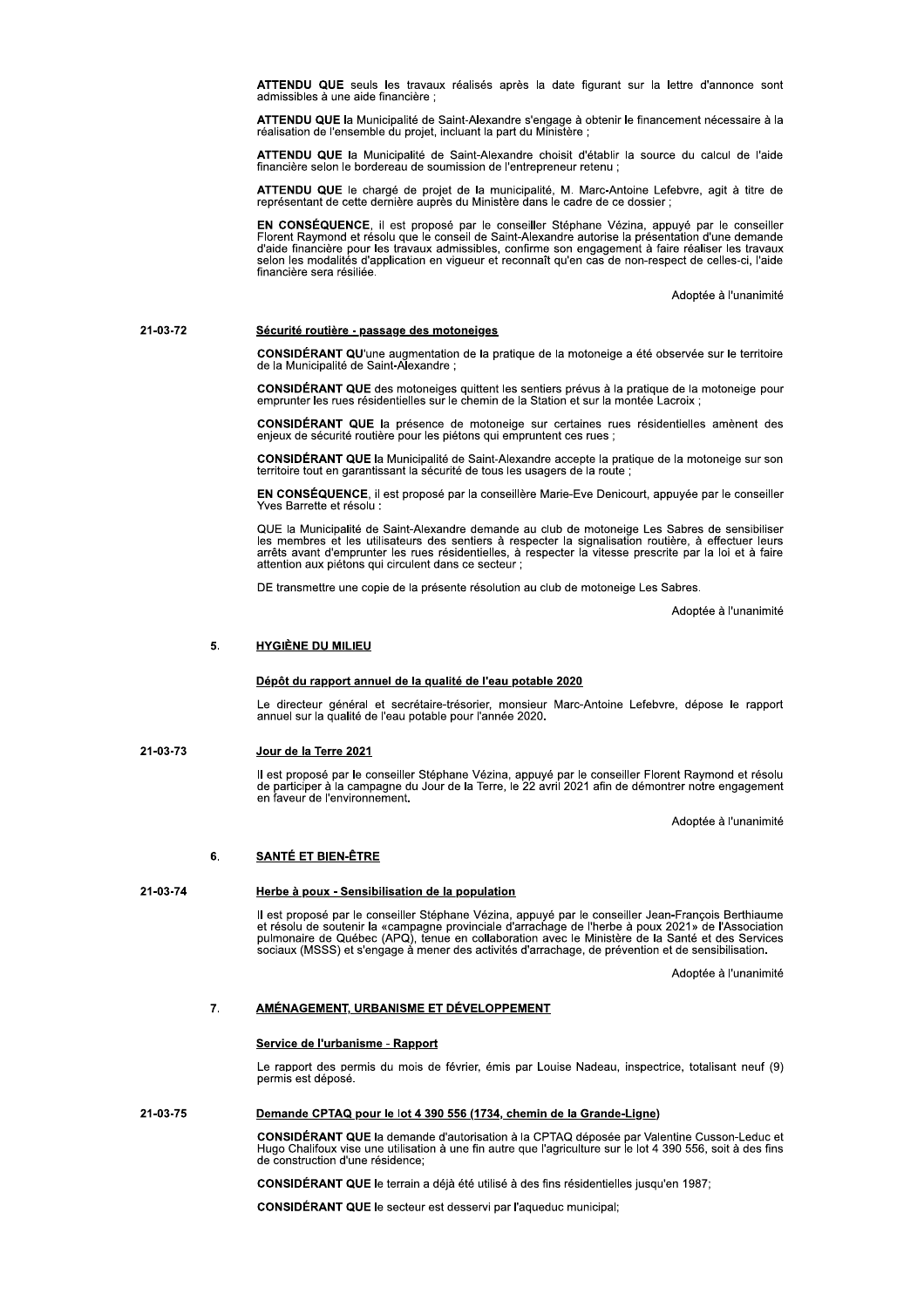CONSIDÉRANT QUE le projet est conforme à la réglementation municipale ;

CONSIDÉRANT QUE dans le périmètre urbain de la municipalité, il ne reste, à ce jour, que 14 terrains vacants, et que la municipalité a accordé, au cours des 3 dernières années, 36 permis de constructions neuves à l'intérie

CONSIDÉRANT QUE la construction d'une résidence à cet emplacement s'inscrit à l'intérieur d'un secteur entouré d'espaces utilisés à des fonctions résidentielles et que le projet ne créera pas de contraintes supplémentaires aux activités agricoles;

CONSIDÉRANT QUE le terrain est irrécupérable pour des fins agricoles en raison de sa dimension et de sa localisation

EN CONSÉQUENCE, il est proposé par le conseiller Jean-François Berthiaume, appuyé par la conseillère Marie-Eve Denicourt et résolu:

Que le Conseil municipal de la municipalité de Saint-Alexandre appuie la demande d'autorisation à la<br>CPTAQ déposée par Valentine Cusson-Leduc et Hugo Chalifoux et recommande à la Commission d'approuver la demande.

Adoptée à l'unanimité

### $\mathbf{a}$ **LOISIRS ET CULTURE**

## Rapport du Service des loisirs, culture et communications

Dépôt du rapport du Service des loisirs, culture et communications présenté par la directrice madame Odile Gauvin.

### 21-03-76 Demande de subvention pour le journal Le Flambeau

CONSIDÉRANT QUE l'Association des Loisirs de Saint-Alexandre a demandé une aide financière pour le journal Le Flambeau de 2 500\$ en décembre 2020 pour l'année 2021 ;

CONSIDÉRANT QUE la Municipalité a refusé d'accorder l'aide financière ;

CONSIDÉRANT QUE l'Association des Loisirs de Saint-Alexandre demande à la Municipalité de revoir sa position et d'accorder le soutien de 2 500\$

EN CONSÉQUENCE, il est proposé par le conseiller Jean-François Berthiaume, appuyé par le conseiller Bernard Rousselle et résolu :

QUE la Municipalité de Saint-Alexandre accorde le montant de 2 500\$ pour le journal Le Flambeau ;

QUE le versement de cette aide financière soit conditionnelle à la signature d'une entente avec le journal Le Flambeau quant à la publication d'informations municipales dans le journal Le Flambeau.

QUE le conseil de Saint-Alexandre désigne monsieur Marc-Antoine Lefebvre, directeur général et secrétaire-trésorier, et madame Odile Gauvin, directrice des loisirs, des communications et de la culture, pour négocier ladite entente.

Adoptée à l'unanimité

# 21-03-77 Offre de services de ZesteConseils pour l'animation de la rencontre de réflexion sur le loisir<br>avec l'ALSA

CONSIDÉRANT QUE la Municipalité de Saint-Alexandre entame une réflexion sur l'organisation du loisir à Saint-Alexandre :

CONSIDÉRANT QUE la Municipalité de Saint-Alexandre tiendra une journée de réflexion sur<br>l'organisation du loisirs avec les employés municipaux et l'Association des loisirs de Saint-Alexandre le 20 mars prochain ou à une date subséquente ;

CONSIDÉRANT QUE l'activité de réflexion se déroulerait d'une façon virtuelle afin de respecter les mesures de la santé publique ;

CONSIDÉRANT QU'il y a lieu de retenir les services d'une professionnelle en animation de rencontre afin de permettre à l'administration municipale de participer pleinement à l'activité de réflexion ;

CONSIDÉRANT QUE la Municipalité de Saint-Alexandre a reçu une offre de Zeste conseils Inc. ;

EN CONSÉQUENCE, il est proposé par le conseiller Stéphane Vézina, appuyé par le conseiller Yves<br>Barrette et résolu de retenir les services de Zeste conseils Inc. pour l'activité de réflexion sur le loisir pour un montant de 690\$, plus les taxes applicables.

Adoptée à l'unanimité

## 21-03-78 Changement de représentante auprès du comité rural en santé et qualité de vie (CRSQV)

CONSIDÉRANT QUE la municipalité de Saint-Alexandre a appuyé la création du Comité rural en santé et en qualité de vie (CRSQV) dans la résolution 19-01-19 ;

CONSIDÉRANT QUE dans cette même résolution, la municipalité de Saint-Alexandre a désigné un représentant de la municipalité afin de participer aux rencontres du CRSOV :

CONSIDÉRANT QU'il y a lieu de modifier le nom de la personne représentante de la municipalité de Saint-Alexandre

EN CONSÉQUENCE, il est proposé par le conseiller Florent Raymond, appuyé par la conseillère Marie-Eve Denicourt et résolu:

Que la Municipalité de Saint-Alexandre délègue une ressource municipale, madame Odile Gauvin, directrice du service des loisirs, des communications et de la culture, pour participer aux rencontres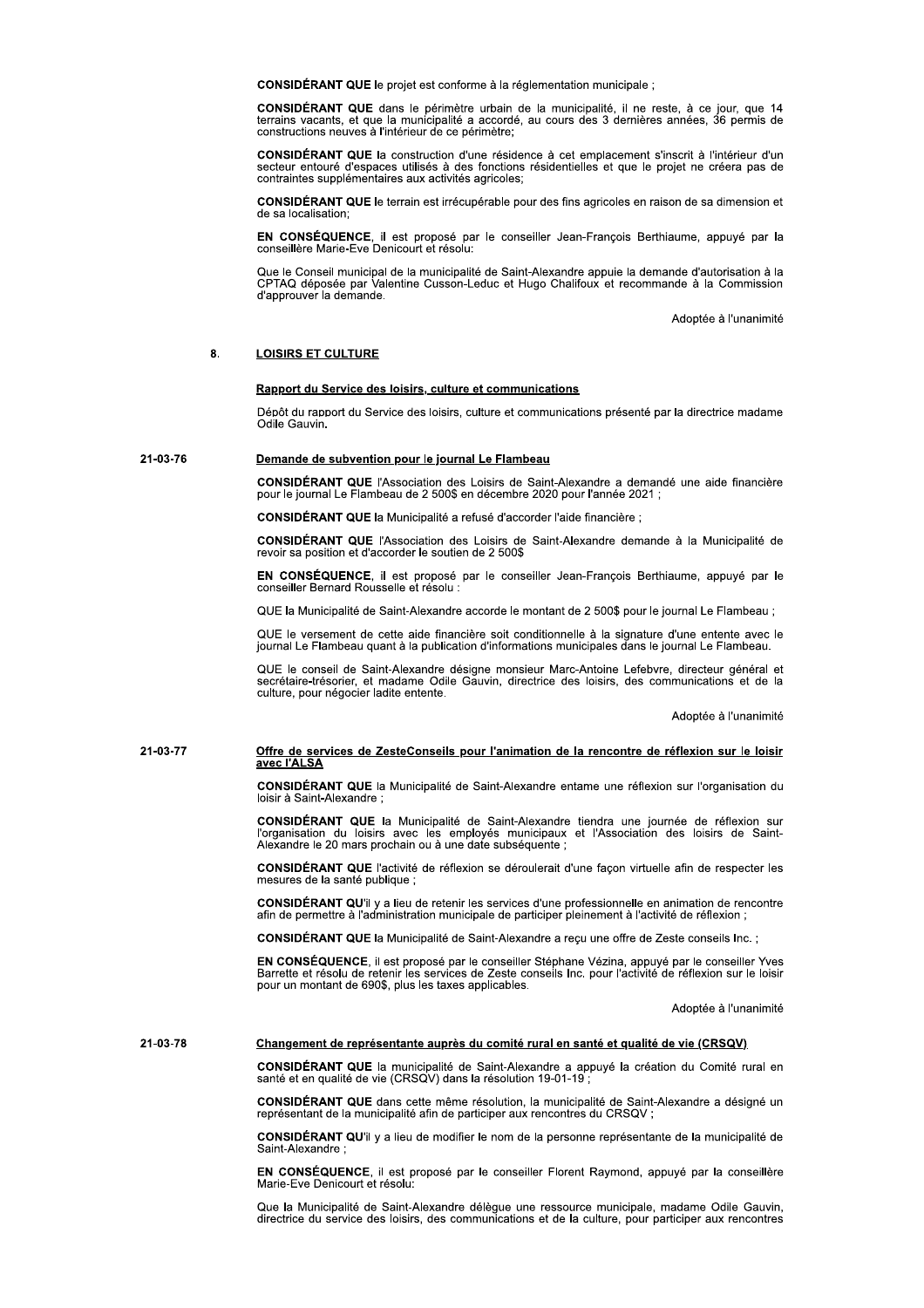du CRSOV

### 21-03-79 Changement de la représentante municipale auprès du sous-comité loisirs - CRSQV

CONSIDÉRANT QUE la municipalité de Saint-Alexandre a appuyé la création d'un sous-comité loisirs au sein du Comité rural en santé et en qualité de vie (CRSQV) dans la résolution 20-01-19 ;

CONSIDÉRANT QUE dans cette même résolution, la municipalité de Saint-Alexandre a désigné un représentant de la municipalité afin de participer aux rencontres de ce sous-comité;

CONSIDÉRANT QU'il y a lieu de modifier le nom de la personne représentante de la municipalité de Saint-Alexandre

EN CONSÉQUENCE, il est proposé par le conseiller Stéphane Vézina, appuyé par la conseillère Marie-Eve Denicourt et résolu:

Que la Municipalité de Saint-Alexandre délègue une ressource municipale, madame Odile Gauvin, directrice du service des loisirs, des communications et de la culture, pour participer aux rencontres du sous-comité loisirs du CRSQV.

Adoptée à l'unanimité

### 21-03-80 Embauche d'un remplacant-surveillant des installations hivernales de loisir

La conseillère Marie-Eve Denicourt déclare ses intérêts.

Il est proposé par le conseiller Jean-François Berthiaume, appuyé par le conseiller Yves<br>Barrette et résolu d'accepter l'embauche de monsieur Randy Rijo Cuevas comme remplaçant-<br>surveillant des installations hivernales.

Adoptée à l'unanimité

#### 21-03-81 Journée de réflexion avec les loisirs - Réponse à l'ALSA

CONSIDÉRANT QUE la Municipalité de Saint-Alexandre prévoyait tenir un atelier de réflexion sur la gouvernance des loisirs à Saint-Alexandre le 20 mars prochain ;

CONSIDÉRANT QUE la Municipalité de Saint-Alexandre considère que la question de la gouvernance des loisirs doit être abordée prochainement;

CONSIDÉRANT QUE la Municipalité de Saint-Alexandre prévoyait tenir cette rencontre dans un format virtuel afin de respecter les normes sanitaires de la direction de la Santé publique du Québec ;

CONSIDÉRANT QUE l'Association des Loisirs de Saint-Alexandre refuse de participer à l'atelier de réflexion sous sa forme virtuelle et qu'aucun représentant ne sera présent le 20 mars ;

CONSIDÉRANT QUE la Municipalité de Saint-Alexandre ne sait pas à quel moment elle pourra à nouveau se réunir en présentiel ;

CONSIDÉRANT QUE la Municipalité de Saint-Alexandre déplore le manque de souplesse de l'Association des Loisirs de Saint-Alexandre dans ce dossier ;

CONSIDÉRANT QUE malgré tout, l'Association des Loisirs de Saint-Alexandre tiendra son assemblée générale le 9 mars prochain en format virtuel ;

EN CONSÉQUENCE, il est proposé par le conseiller Stéphane Vézina, appuyé par le conseiller Florent Raymond et résolu :

QUE la Municipalité de Saint-Alexandre exprime sa déception face à la position prise par l'ALSA ;

QUE la Municipalité de Saint-Alexandre demande à l'ALSA de revoir sa position quant à à la possibilité de tenir l'événement en virtuel :

QUE le conseil municipal de Saint-Alexandre propose de tenir une rencontre avec l'exécutif de l'ALSA afin de voir la possibilité de tenir ladite rencontre de réflexion.

Adoptée à l'unanimité

#### $\mathbf{q}$ **CORRESPONDANCE**

Dépôt de la liste de correspondance du mois de février 2021

#### 10. **AFFAIRES DIVERSES**

- 
- Discussions d'une butte à glisser en lien avec une question de monsieur Martin Galipeau.<br>Monsieur Bernard Rousselle nous informe que le Centre d'entraide régional<br>d'Henryville cuisine maintenant dans leurs locaux plus de 2 citoyens dans le besoin.

#### 21-03-82  $11$ **CLÔTURE DE LA SÉANCE**

Il est proposé par le conseiller Yves Barrette, appuvé par le conseiller Bernard Rousselle et résolu que l'ordre du jour étant épuisé, la séance soit levée à 21 h 18.